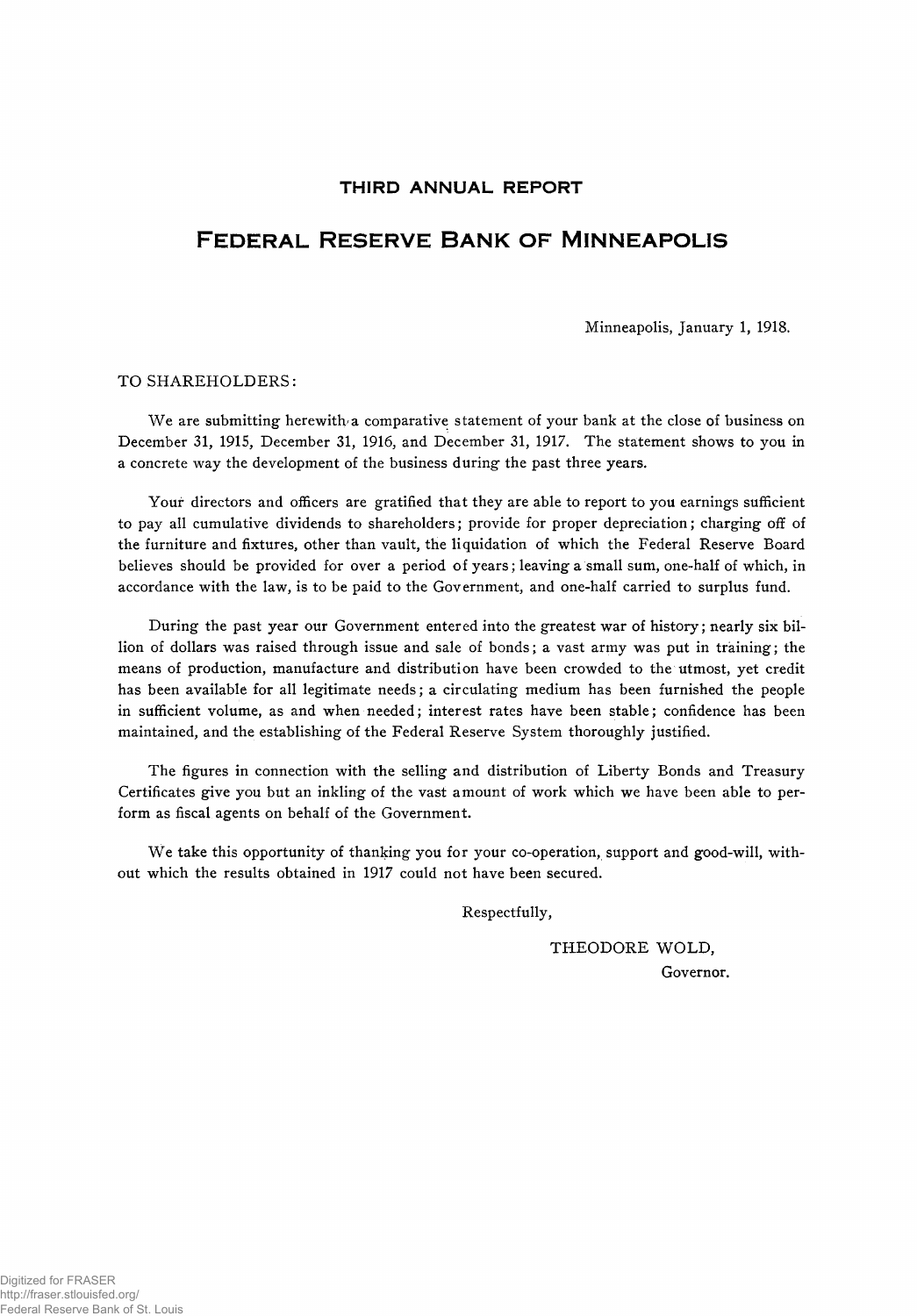# STATEMENT OF CONDITION, DECEMBER 31, 1917. RESOURCES.

|                                                                                         | Condition                | Condition         | Condition               |
|-----------------------------------------------------------------------------------------|--------------------------|-------------------|-------------------------|
|                                                                                         | Dec. 31, 1917.           | Dec. 31, 1916.    | Dec. 31, 1915.          |
| Bills Discounted and Collateral Loans to Members                                        | \$8,082,327.78           | \$1,985,182.75    | \$1,244,615.71          |
| Bankers' Acceptances                                                                    | 7,166,677.76             | 6,199,999.55      | 477,806.40              |
| Rediscounts for other Federal Reserve Banks                                             | 4,988,121.23             |                   | .                       |
| United States Securities                                                                | 3,228,490.00             | 3,178,687.85      | 1,328,820.00            |
|                                                                                         | 25,380.00                | 569,664.72        | 910.513.28              |
| Accrued Interest on United States Securities                                            | 17,841.63                | 15,607.73         | 6.473.42                |
| Furniture and Equipment (including vault and safes)                                     | 29,501.00                | 59,274.19         | 54.159.64               |
| Organization Expenses                                                                   | .                        | .                 | 32,341.71               |
| Cost of Federal Reserve Notes, Unissued                                                 | 12,915.48                | 16,295.18         | 19,932.85               |
| Expenses paid in advance                                                                | 2,127,12                 | 1,250.00          | .                       |
| Disbursements for Treasury Department (to be re-                                        |                          |                   |                         |
|                                                                                         | 54.126.89                | .                 | 4,390,694.20            |
| Due from other Federal Reserve Banks                                                    | 13,247,610.72            | 3,598,997.07      |                         |
| Due from Banks and Bankers, also deferred debits to                                     |                          |                   |                         |
|                                                                                         | 4,403,830.21             | 3,449,929.61      | .                       |
| National Bank Notes and Federal Reserve Notes, other                                    |                          |                   |                         |
|                                                                                         | 169,361.00               | 18,800.00         | 8,945,00                |
| Federal Reserve Notes on hand                                                           | 1,420,865.00             | 2,374,585.00      | 868,390.00              |
| Mutilated Federal Reserve Notes, forwarded for re-                                      |                          |                   |                         |
| demption $\ldots \ldots \ldots \ldots \ldots \ldots \ldots \ldots \ldots \ldots \ldots$ | 171,000.00<br>413,165.61 | 179,552.47        | . <b>.</b><br>21,416.95 |
| Other Lawful Money<br>Gold Certificates and Gold Coin                                   | 15,837,955.00            | 8,775,637.00      | 2,747,298.00            |
|                                                                                         | 2,100,000.00             |                   |                         |
| Gold held with Foreign Agency<br>Gold in Settlement Fund                                | 19,486,500.00            | .<br>7.064.000.00 | .<br>4,355,000.00       |
| Gold with Federal Reserve Agent                                                         | 32,909,950.00            | 20,484,045.00     | 14,000,000.00           |
|                                                                                         |                          |                   |                         |
|                                                                                         | \$113,767,746.43         | \$57,971,508.12   | \$30,466,407.16         |

#### LIABILITIES.

|                                    | Condition<br>Dec. 31, 1917. | Condition<br>Dec. 31, 1916. | Condition<br>Dec. 31, 1915. |
|------------------------------------|-----------------------------|-----------------------------|-----------------------------|
|                                    | \$2,620,150.00              | \$2,609,700.00              | \$2,546,850.00              |
|                                    | 75.157.13                   | 44.541.27                   | .                           |
| Discount and Interest Unearned     | 94,280.60                   | 36,274.45                   | 18,963,25                   |
| Discount and Premium on U.S. Bonds | 20.682.39                   | 22,534.74                   | 7.069.14                    |
| Withheld for Federal Income Tax    | .                           | 176.25                      | .                           |
| Reserved for Abrasion on Gold      | 6.500.00                    | . <i>. .</i>                | . <b>.</b>                  |
| Government Deposits                | 8.716.529.47                | 886.437.51                  | .                           |
|                                    | 31,488.47                   | 5.680.45                    | 1.822.20                    |
| Due to other Federal Reserve Banks | 10,524,486.54               | 4.347,156.58                | 26,340.33                   |
| Due to Member Banks                | 40,603,711,83               | 29.534.961.87               | 13,865,362.24               |
| Due to Non-Member Banks            | 68.810.00                   | .                           | .                           |
| Federal Reserve Notes Outstanding  | 51,005,950.00               | 20,484,045.00               | 14,000,000.00               |
|                                    | \$113,767,746.43            | \$57,971,508.12             | \$30,466,407.16             |
|                                    |                             |                             |                             |

#### PROFIT AND LOSS ACCOUNT, DECEMBER 31, 1917.

| Less:<br>Assessment for expenses Federal Reserve Board<br>\$10,196.14<br>Cost of Fed. Res. Notes issued during year and redemption exp.<br>43,735.82<br>114,904.96<br>168.836.92 |             |  |  |  |
|----------------------------------------------------------------------------------------------------------------------------------------------------------------------------------|-------------|--|--|--|
|                                                                                                                                                                                  |             |  |  |  |
|                                                                                                                                                                                  |             |  |  |  |
| Less the following items charged off:<br>\$41,364.25<br>15,000.00<br>6,500.00<br>366,021.41                                                                                      | 428,885.66  |  |  |  |
|                                                                                                                                                                                  | \$75,157,13 |  |  |  |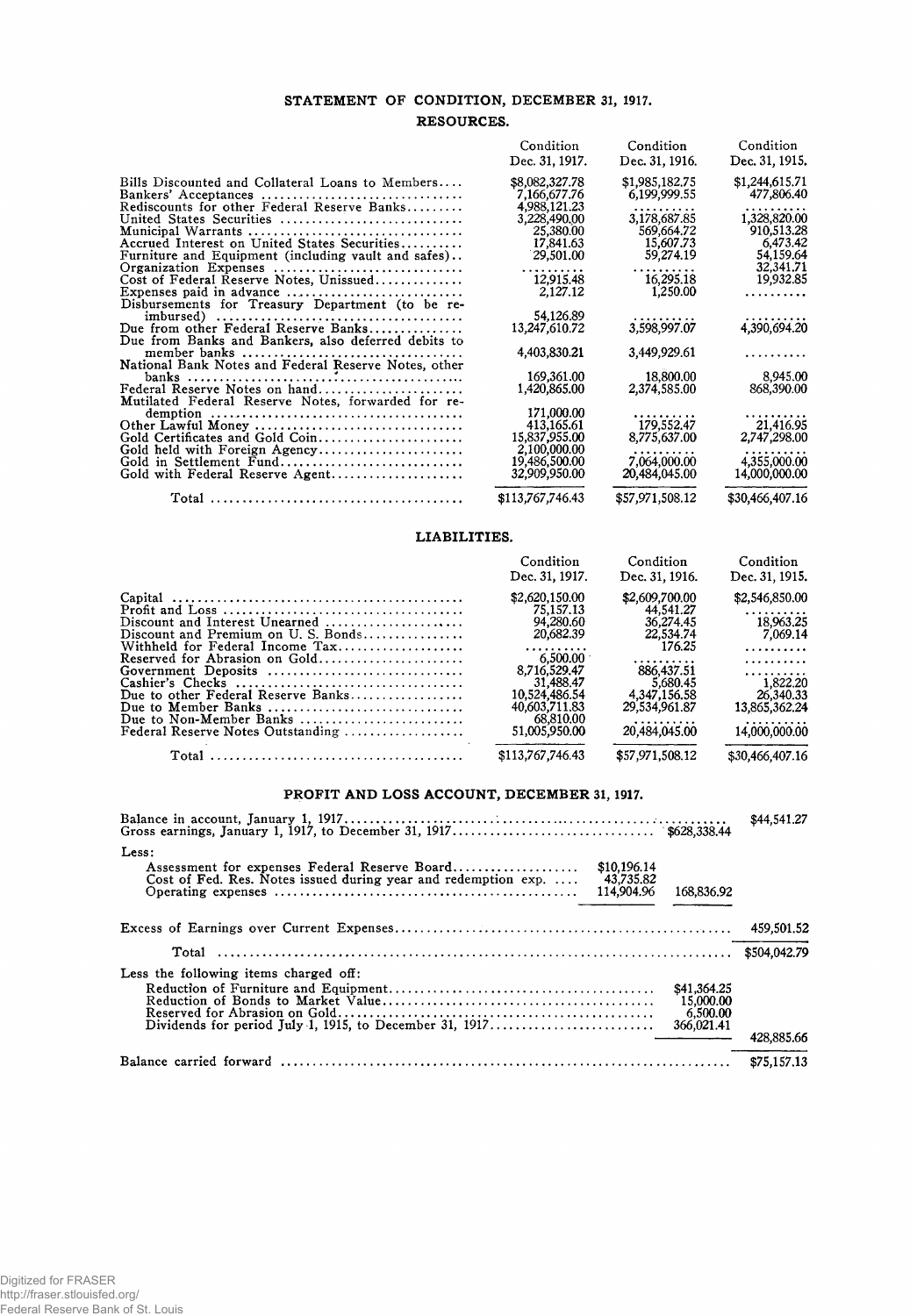### **GROSS EARNINGS BY MONTHS.**

| July \$49,421.86 \$20,350.25 \$9,038.91<br>January \$32,120.87 \$11,471.21 \$4,269.52<br>February $31,310.36$ 10,909.70<br>4.014.08                                                                                                                                                                            |                                            |
|----------------------------------------------------------------------------------------------------------------------------------------------------------------------------------------------------------------------------------------------------------------------------------------------------------------|--------------------------------------------|
| 4.932.92<br>11.724.58<br>September  70,234.08 27,170.94 10.966.71<br>March  31,094.02<br>5.109.33<br>12.480.69<br>October  58,688.36<br>April  34,081.81<br>5.942.45<br>May  43,184.05 15,782.63<br>November  83,835.51<br>6.741.82<br>December  93,589.13 27,116.39 12.122.61<br>17.154.86<br>June  39,952.37 | 30.212.02 13.371.14<br>28.660.58 12.333.42 |

Total earnings, 1917.. .\$628,338.44 Total earnings, 1916. ..\$238,108.68 Total earnings, 1915... 99,609.31

# **VOLUME OF DISCOUNTS FOR** 1917.

|                                                                                                                                                            | Minnesota | North<br>Dakota  | South<br>Dakota | Wisconsin Montana |                  | Michigan  | Totals                                        |
|------------------------------------------------------------------------------------------------------------------------------------------------------------|-----------|------------------|-----------------|-------------------|------------------|-----------|-----------------------------------------------|
| No. of pieces re-discounted $6,198$<br>Total amount re-discounted\$70,234,993 \$3,060,613 \$2,357,925 \$1,204,175 \$2,815,187<br>$Total amount 1916 \dots$ | 4.284.590 | 1.859<br>527.890 | 935<br>768.393  | 419<br>157.801    | 1.639<br>215.893 | $-27.501$ | 11.127<br>\$481,822 \$80,154,717<br>6.522.068 |

# **CLEARING STATISTICS.**

# **Number of Items and Amount Handled During** 1917.

| Other Districts.<br>Within District.<br>No. of Items<br>No. of Items Total                                                                   |  |                                                                                              |  |  |
|----------------------------------------------------------------------------------------------------------------------------------------------|--|----------------------------------------------------------------------------------------------|--|--|
|                                                                                                                                              |  | Total                                                                                        |  |  |
| Twin City Banks  70,043 \$454,802,703.13<br>Member and Non-Member.3,404,195 290,462,808.51<br>Paid for U. S. Government 65.516 12.958.737.27 |  | Federal Reserve Banks 213,645 \$320,427,397.70<br>Direct to Member Banks 3,023 18.983,383.53 |  |  |
| Total 3,539,754 \$758,224,248.91                                                                                                             |  |                                                                                              |  |  |
| Total Volume of Transactions Handled in Bank During 1917 \$4,999,014,319.02                                                                  |  |                                                                                              |  |  |

#### **FISCAL AGENCY DEPARTMENT.**

| Treasury Certificates of Indebtedness Sold                                                        | War Savings Certificates and U.S. Thrift Stamps                   |
|---------------------------------------------------------------------------------------------------|-------------------------------------------------------------------|
| Through This Bank During 1917.                                                                    | Sold Through This Bank During Dec., 1917.                         |
| Number of Issues<br>- 13<br>Total number of subscriptions<br>1.235<br>Amount Sold \$47,814,000.00 | Stamps<br>Certificates<br>985.000<br>980.000<br>238,350<br>63.888 |

# **BONDS— (SUBSCRIPTIONS AND PAYMENTS.)**

|                                                                               |              | First Liberty Loan         | Second Liberty Loan      |                            |
|-------------------------------------------------------------------------------|--------------|----------------------------|--------------------------|----------------------------|
|                                                                               | <b>Bonds</b> | Interim<br>Receipts        | 4% Conversion<br>Bonds   |                            |
| Subscriptions $\ldots \ldots \ldots \ldots \ldots \ldots \ldots$ \$67,780,450 |              | <b>*********</b>           | .                        | \$140,801,050              |
|                                                                               |              | .<br>. <i>.</i>            | .<br>.                   | 131,763,950<br>112,659,005 |
| Received from Treasury Department 32,174,300                                  |              | \$62,869,900<br>49.500,000 | \$9,331,900<br>9,171,400 | 63,500,000<br>41,916,900   |
| Surrendered for Conversion to $4\% \ldots$ .                                  | 2.315.700    | 10,233,500                 | .                        | .                          |

#### **BONDS— (DELIVERED BY DENOMINATIONS.)**

|                                                                                               | First Liberty Loan                                                              |                                                                                  |                                                                   | <b>Second Liberty Loan</b><br>No.                                       |                                                                               |  |
|-----------------------------------------------------------------------------------------------|---------------------------------------------------------------------------------|----------------------------------------------------------------------------------|-------------------------------------------------------------------|-------------------------------------------------------------------------|-------------------------------------------------------------------------------|--|
| Denom-<br>ination                                                                             | No.<br>Coupon Bonds                                                             | No.<br><b>Interim Receipts</b>                                                   | No.<br>Reg. Bonds                                                 | Four per cent<br>Conversion                                             | No.<br>Coupon Bonds                                                           |  |
| \$50<br>\$100<br>\$500<br>\$1,000<br>\$5,000<br>\$10,000<br>\$50,000<br>\$100,000<br>Total in | 92,506<br>48,107<br>5.964<br>12,309<br>.<br>.<br>.<br>.<br>Dollars \$24,727,000 | 1.738<br>5.926<br>1,569<br>4.766<br>1.854<br>1.900<br>100<br>100<br>\$49,500,000 | $\cdots$<br>4,946<br>736<br>698<br>107<br>72<br>12<br>\$4,415,600 | 47,364<br>30.147<br>2,741<br>2,133<br>33<br>12<br>.<br>.<br>\$9,171,400 | 173,168<br>118.000<br>9,419<br>11,759<br>798<br>100<br>.<br>.<br>\$41,916,900 |  |

**Attest: HOWARD HALL, Auditor.**